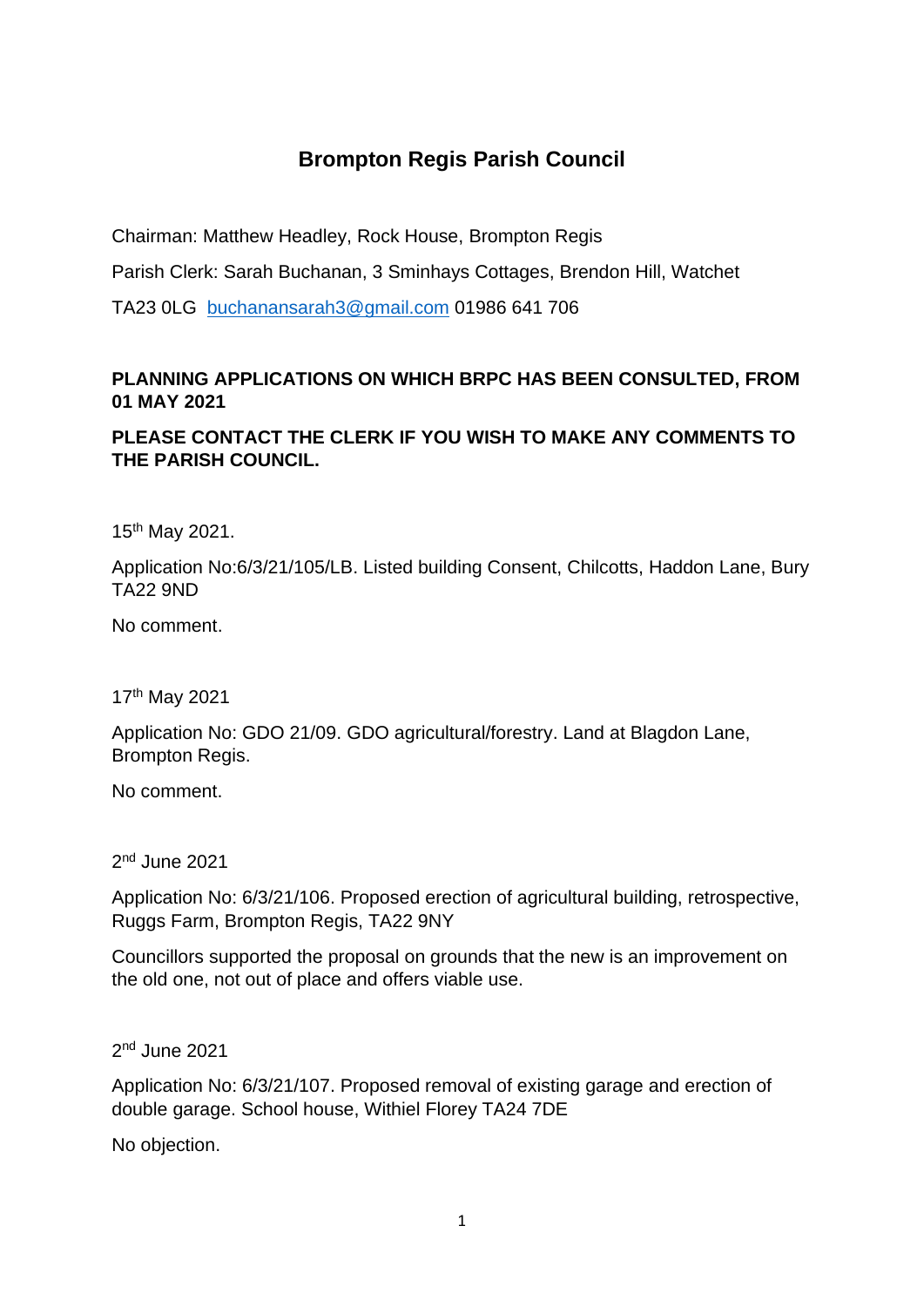2<sup>nd</sup> June 2021 Application Number: 6/3/21/108 Proposed single storey first floor rear extension to existing cottage – renewal of approved application 6/3/17/102.

LOWER GOOSEMOOR, WHEDDON CROSS, MINEHEAD, TA24 7BY

#### No comment.

15th June 2021: Application Number: 6/35/21/102. Adjacent parish. Proposed rare breeds poultry and vegetable business with associated polytunnels and buildings and temporary static caravan. LITTLE ACRES, TREBOROUGH TA23 0LG

#### No comment.

16th June 2021: Application number 6/3/21/109. Bidgoods Bury. Proposed installation of 18 ground mounted solar PV panels and underground cable connection, together with erection of equipment store, removal of sections of hedgerow to form new gateway, creation of temporary access, parking and gateway.

#### No comment.

24th June 2021: Application number 6/3/21/110. Zion chapel, Brompton Regis. Land and buildings adjacent to the chapel. Proposed demolition of garage/ workshop and erection of replacement single garage/workshop.

Support: the proposed works are considered to be an improvement.

1 st July 2021: Application number 6/3/21/111: Wimbleball lake. Advertisement consent. Proposed installation of 6 safety display boards. Retrospective.

### Comments submitted:

These signs were not actually 'greatly encouraged' by the BRPC. Our concern has been for highways safety regarding parking on Bessom Bridge which SWLT addressed with good discreet signage on the bridge railings. However, we are strongly encouraging signage to the main car park which is still not forthcoming. We do not support the need for signboard No 1 (6.3111.1) on the location plan (not at present in situ and which should not be reinstalled).The signs requiring retrospective permission are not the most sympathetic given the rural nature of the surroundings and the location within the NP however they are as well sited as they could be. We do not support the need for signboard 1 on the location plan (not at present in situ, and which should not be reinstalled). The SWLT tried signage in this position before however, not only was it irrelevant here but the council received many objections both on aesthetic grounds and for reasons of highway safety as cars were stopping on the road to read it.

21st July 2021: Application number 6/35/21/103: land adjoining B3224 Treborough Common. Proposed storage of timber and wood chipping operation in conjunction with existing business. Part retrospective.

BRPC considered that these developments can only make this established business more sustainable.

6 August: application GDO 21.15: works to track, Sanctuary Lane to Foxhanger.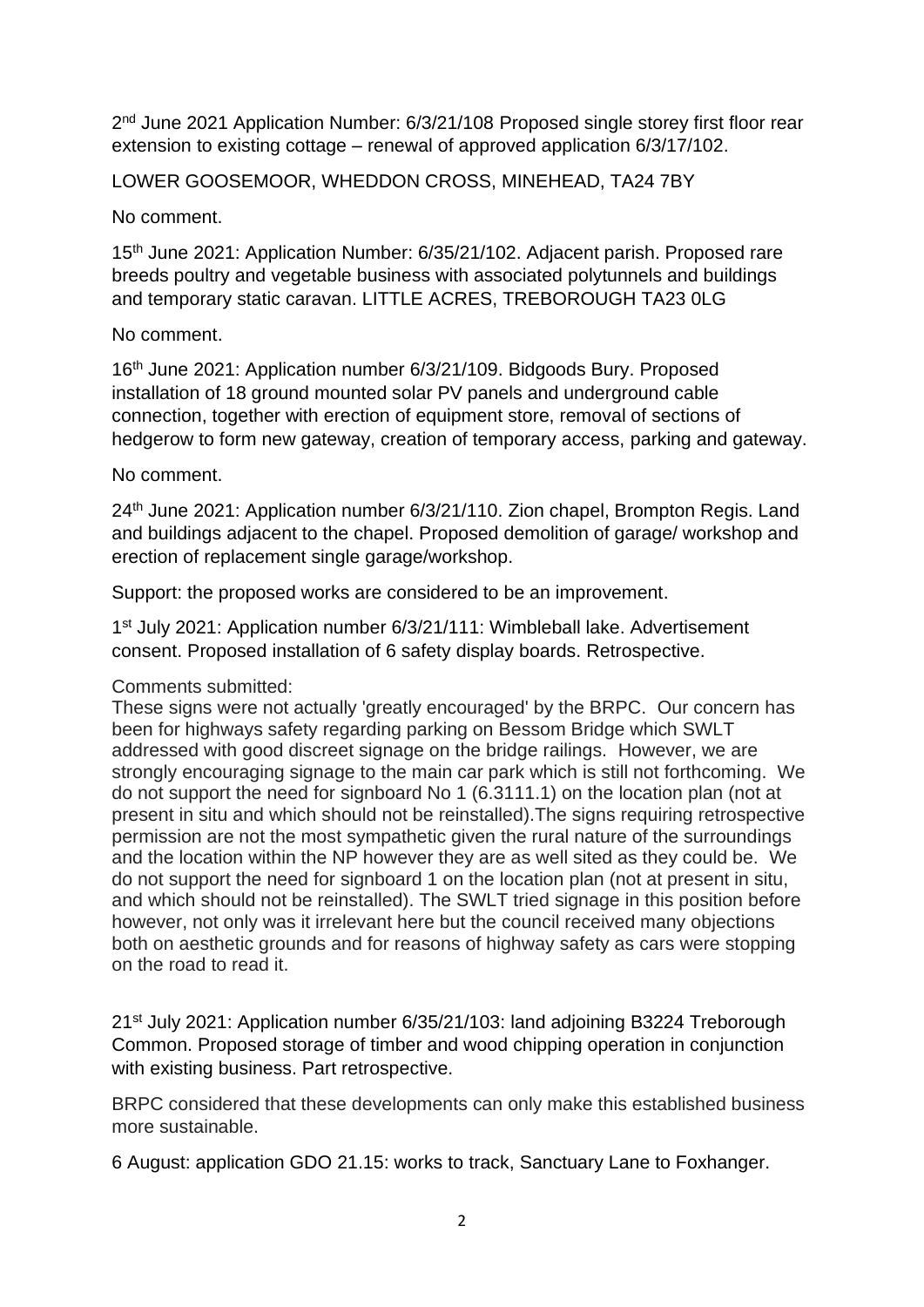No comment.

12th August 2021: Application number 6/35/21/104: proposed dog exercise area Treborough Common.

No comment.

16th August 2021: Application number: 6/3/21/109 Proposed ground monunted solar panel array, Bidgoods Bury.

Reiterate comments submitted re application earlier in year.

23 August: Application number 6/3/21/115 and 6/3/21/116LB: proposed conversion and extension Zion Methodist Chapel for holiday let, removal of adjacent stores and associated works and listed building consent.

Comment: The proposal to sustain this redundant listed building in the village through refurbishment and then making use of it should be encouraged.

12th October 2021: Application number 6/3/21/117: proposed replacement of existing timber shed for storage at Wimbleball sailing club.

No objection.

23rd October 2021: Application number 6/3/21/118: proposed change of use of redundant workshop to dwelling, TA22 9NU.

Brompton Regis Parish Council fully supports this application.

The applicant was born and raised in the parish, has an extended family living in both the parish and adjacent parishes and continues to work in the area. The conversion will not have any adverse effect on the environment by virtue of its nature - using traditional materials; size - as the footprint will be unchanged; and location as it is well situated in relation to the village and adjacent homes. As it is a conversion and not a new build, we feel most strongly that it makes no sense to limit the size to 93sqm as the existing footprint is 130sqm. The ENP Local Plan clearly allows for this exception at HCS2 6.68: "the Authority will consider local needs dwellings larger than 93sqm for space if the proposal is for conversion and change of use of an existing building to dwelling and the existing building is larger than the 93sqm but not large enough to accommodate more than one building". The 93sqm size is based on 2 bedrooms but a young family of 4 obviously have a need for 3 bedrooms and the existing 130sqm makes this a reasonable possibility and provides for a good standard of accommodation. The extra cost of removing or blocking off the extra space would also make no sense financially especially as the cost of creating affordable housing is already tightly constrained.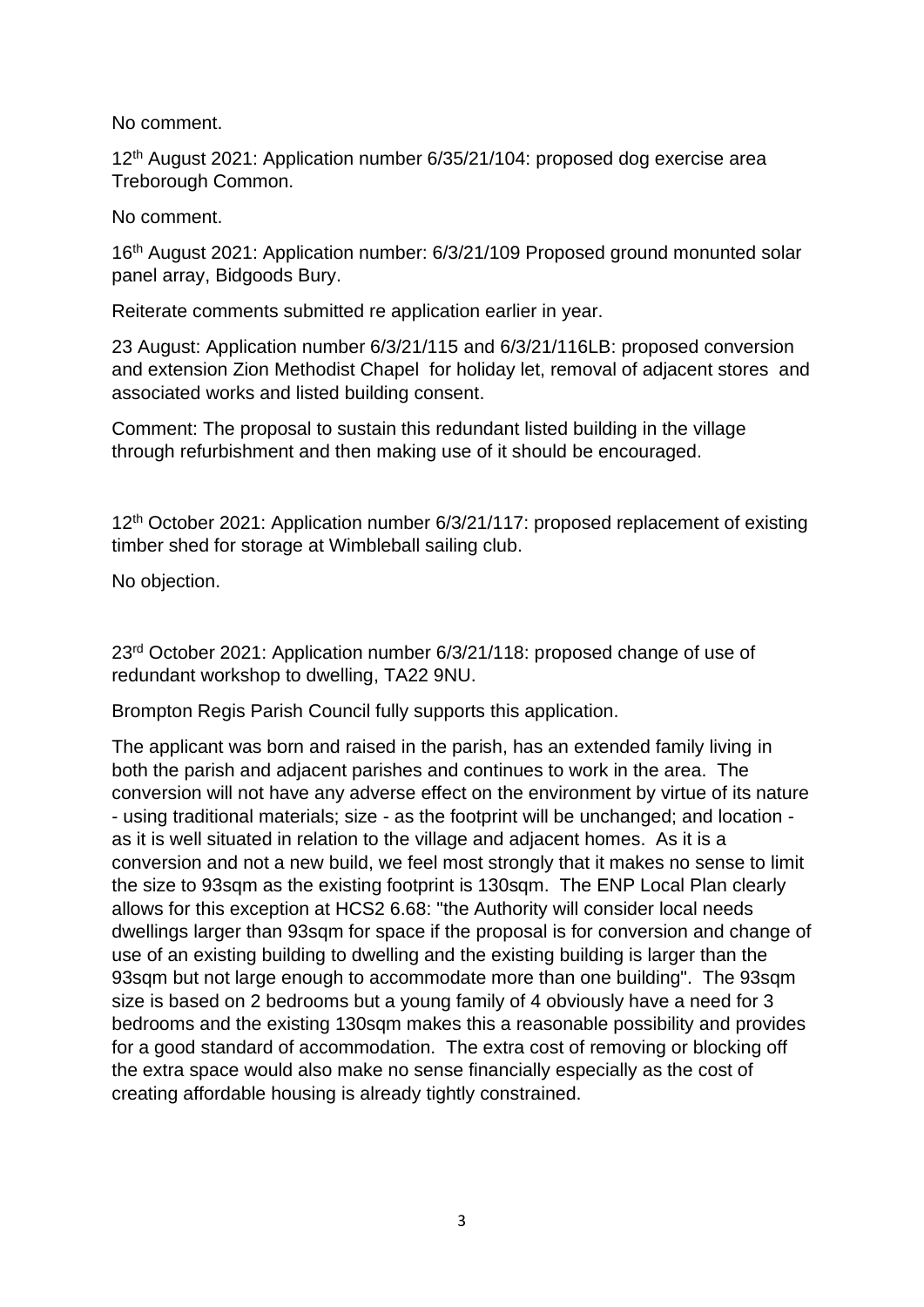25th November 2021: Application number 6/3/21/119: Wimbleball Lake camp site,Hill Lane, Brompton Regis TA22 9NU. Part retrospective application for the retention of 2 hard standing pitches, the relocation of glamping pods, the change of use of land (Lime Park) as a tented campsite for use ancillary to activity centre and the change of use of land as an overflow campsite (1 March – 31 October), proposed addition of 3 glamping pods and associated works and 5 additional hard standing pitches.

Brompton Regis Parish Council objects to this application on the following grounds:

- Increased space at the Lake for camping and campervans/mobile homes will increase traffic on the narrow roads leading to and from Wimbleball. These roads are heavily used for agricultural and forestry practices. Since the unauthorised increase in camping and campervans/mobile homesat the Lake we have received complaints about congestion.

- An application for a campsite at Keens Cottage was refused because of potential traffic issues and the same conditions would seem to affect the current proposals.

The Lake is already a popular and busy destination for family enjoyment, water activities and other sporting activities. Increased camping and campervan/mobile home use will lead to larger numbers of visitors to the detriment of the area for all and run counter to the purpose of the landowner, the South West lakes Trust, to "protect special places for people and wildlife". Further development at the Lake is in danger of creating a theme park.

We object to the proposals for increased use of the Lime Park Field which is a key part of the landscape of the Lake. If approved the proposals will lead to visual intrusion and increased noise and movement. Although the application states that no further infrastructure will be required to support the proposals for the Lime Field it would seem likely that increased use of this area would lead to proposals for enlarged toilet, washing and other facilities.

We wish to express the following additional concerns:

- South West Lakes Trust (SWLT) has appeared to ignore planning regulations. It has undertaken unauthorised development and submitted a part retrospective application

We understood that the SWLT had received pre application planning advice (spring 2021), but this is not stated in the application.

SWLT did not consult or inform the nearest neighbours and regular users of the lane about the proposed works.

1 st December 2021. Adjacent parish (Treborough) Application number: 6/26/21/112: Proposed relocation of existing gateway within hedgerow, B3224, opposite Higher Sminhays Farm.

*No comment.*